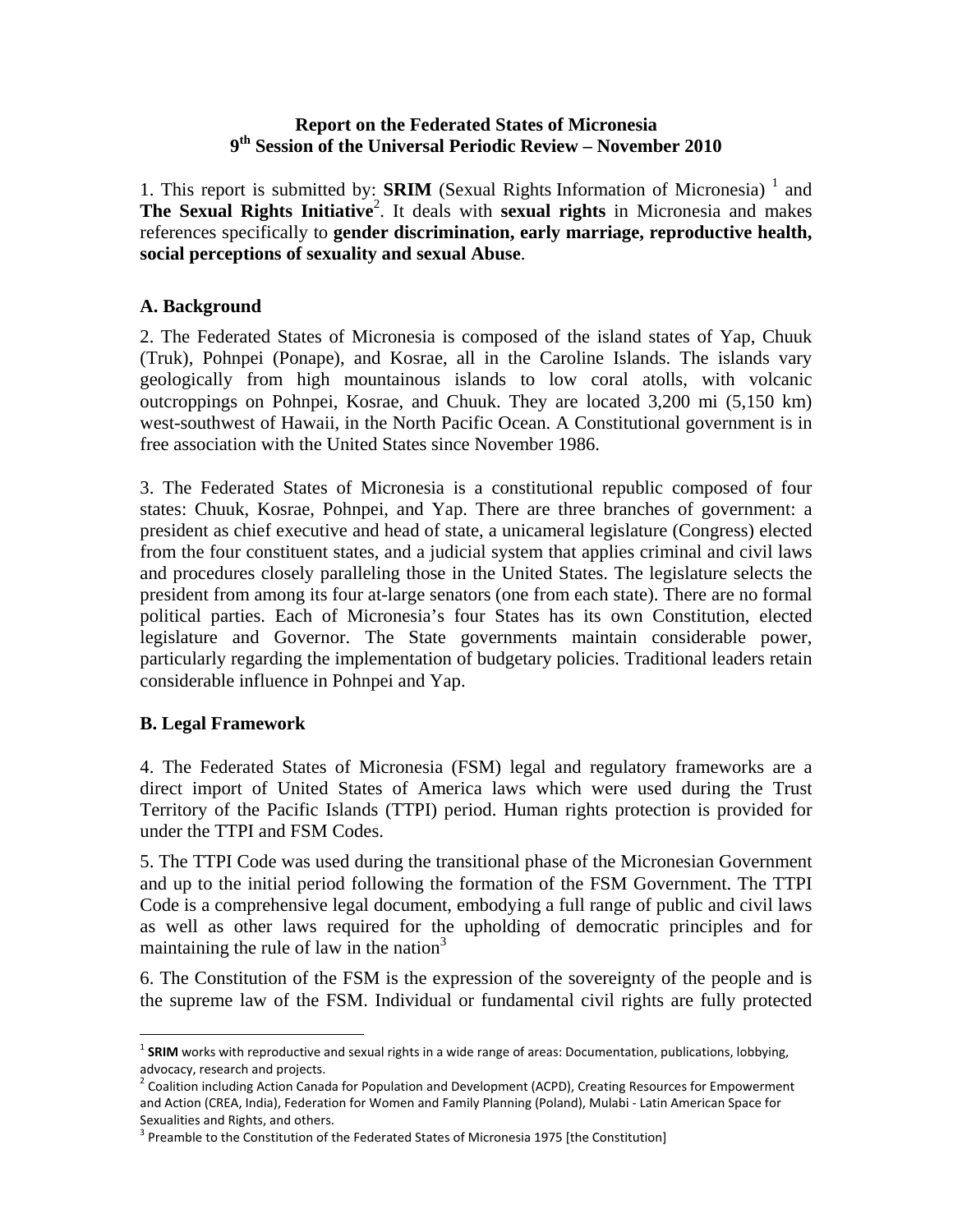under Article IV of the FSM  $Code<sup>4</sup>$ . Traditional rights are protected under Article V of the Constitution.

7. Low constitutional and legal literacy rates, lack of civic education programmes in the school system, under-developed and weak media, absence of independent national human rights institutions and prevalence of strong customary and traditional governance and leadership practices inhibit citizens from exercising their constitutional and human rights and freedoms to be heard or involved in development, governance and leadership processes at all levels. As a result, the citizens' right to develop culturally, economically, legally, politically and socially is compromised.

## **C. Main Issues**

## **C.1 .Cultural norms and gender discrimination**

8. The Micronesia is faced with a number of development problems rooted in its traditions and culture. In particular these include: lack of education, gender discrimination, gender based violence, and poverty. Negative traditional practices adversely affect the health of women and children and violate their bodily integrity and fundamental rights $5$ 

9. Females are discriminated against, resulting in less access to education, employment or land resources. The effects of poverty fall heavily on women and girls, leaving them very vulnerable to various forms of exploitation, as they are exposed to greater risk of physical and sexual abuse and often are not given adequate sexual health and reproductive rights advice. Even those girls who have access to education are usually not taught about reproductive health and they do not receive any empowerment training or education about children's and women's rights, because of taboos regarding sexual matters and beliefs that this kind of education will encourage sexual experimentation among school children.

10. "Culture" is frequently invoked as justification for discrimination against, and even violent and abusive treatment of, women and girls. However, the "customs" and "traditions" that are invoked are often distorted versions of the original, which have been modified to suit the needs of the males in the family. For example, some fathers have used the "tradition" of bride price as a reason for trading their daughters for cash or goods from transient logging and mining workers. Furthermore, some groups who did not practice it in the past have adopted the bride price tradition as a way of demanding cash for the marriage of a daughter.

11. "Culture" is frequently invoked as justification for discrimination against, and even violent and abusive treatment of, women and girls. However, the "customs" and "traditions" that are invoked are often distorted versions of the original, which have been modified to suit the needs of the males in the family. For example, some fathers have used the "tradition" of bride price as a reason for trading their daughters for cash or goods

<sup>1</sup> 

<sup>&</sup>lt;sup>4</sup> Legal information system, in www.fsmlaw.org/fsm/code/index.htm<br> $5$  The biggest challenge to the utility of Micronesian constitutions is their continuing incapacity to adequately address the conflict between custom and human rights. Micronesian constitutions do not recognize collective rights or duties, which are integral to the custom, practices and values. In practice, courts (which are often comprised of expatriate judges) are reluctant to use custom in their decisions because judges are unfamiliar with customs, and find it difficult to apply unwritten law. Therefore human rights are given more attention by the judiciary and customary law is often excluded from consideration.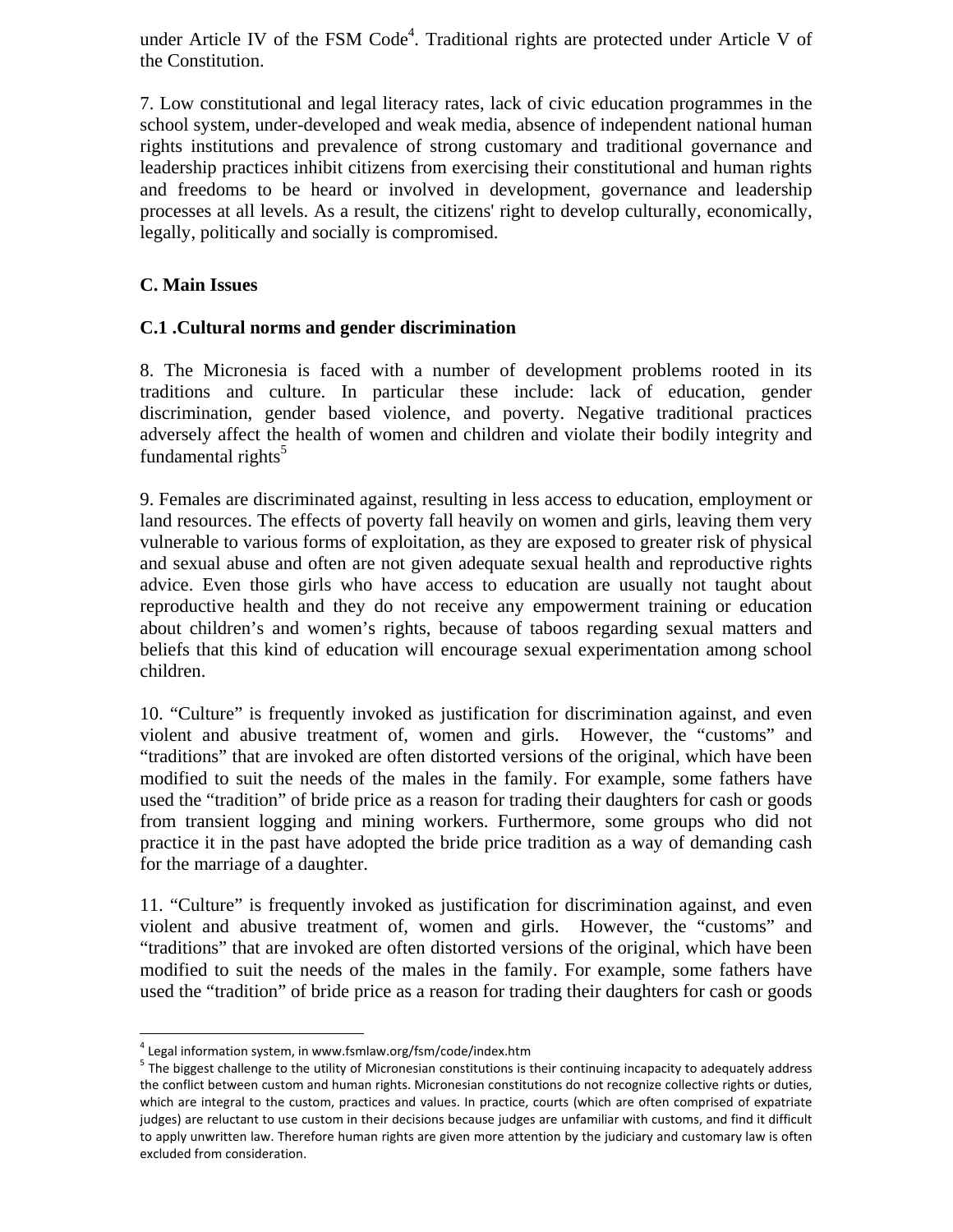from transient logging and mining workers. Furthermore, some groups who did not practice it in the past have adopted the bride price tradition as a way of demanding cash for the marriage of a daughter.

12. Women and girls in FSM face discrimination within the family. They have an unequal access to health care, education, vocational training, employment and income generation opportunities, and suffer a lack of inclusion in social and community activities

13. Another issue of concern is the under-representation of women in appointed and elected leadership, reflected in the absence of women in the FSM Congress since independence, and the predominant male control over the highest levels of the executive, legislative and judicial branches of national, state and municipal government, including the public service $6$ .

# **C.2 .Early marriage**

14. Early marriage is common in the Micronesia, and a significant age gap between an older husband and his young wife is considered culturally acceptable. Following the "tradition" of bride price, girls are regarded as a valuable resource to be traded between groups of men as brides in exchange for payments, which nowadays include cash. Early and forced marriages persists and the fertility rate remains high<sup>7</sup>. The imposition of early marriages results in early pregnancies and affects the psychological and sexual health and rights of women; their economic and social progress and encourages discrimination against girls. There are other problems associated with early marriage, such as early divorces that may be imminent on account of incompatibility. It also implies deprivation of youth: teenagers lose out on fun and frolic by marrying early. Since they have to shoulder responsibility at an early age, they do not have time for leisure and relaxation.

15. The death of an older husband or divorce often leaves the wife and her children without any means of financial support and with very few occupational choices. One problematic option is sex work, because of its violent and oppressive conditions in FSM. Additionally, if a girl is not married early she is often viewed as a drain on her parents' resources and may feel pressured to contribute to the household.

## **E. Sexual Abuse**

 $\overline{a}$ 

16. The dynamics around child sexual abuse make it go unnoticed and grossly underreported. It is surrounded by a culture of silence and stigma, especially when it occurs within the "sanctuary" of the home. The child, whether a victim or not, is perceived as an insignificant minor with fewer rights that the adult perpetrator. If the perpetrator is a family member, then there is a strong element of denial and guilt. In such a scenario, the whole family acts like the proverbial ostrich and deny the incidence. Preserving or protecting the 'good' name and honour of the family becomes the number one priority of adults. It is evident that when the family or clan places higher premium on its collective interest vis-à-vis the child victim, it is the powerful that is protected by the group rather than the weak. When the perpetrator is a powerful member of the community, there are major challenges for effective prevention, reporting, care and management. The rights of children are often sacrificed to protect the honour of the group (family, clan, community, religious group, school, etc) and the character of the abuser. Where the child victim asks

<sup>&</sup>lt;sup>6</sup> Each of the FSM states of Chuuk, Kosrae, Pohnpei and Yap have their own Constitutions.<br><sup>7</sup> . http://www.unicef.org/infobycountry/micronesia\_statistics.html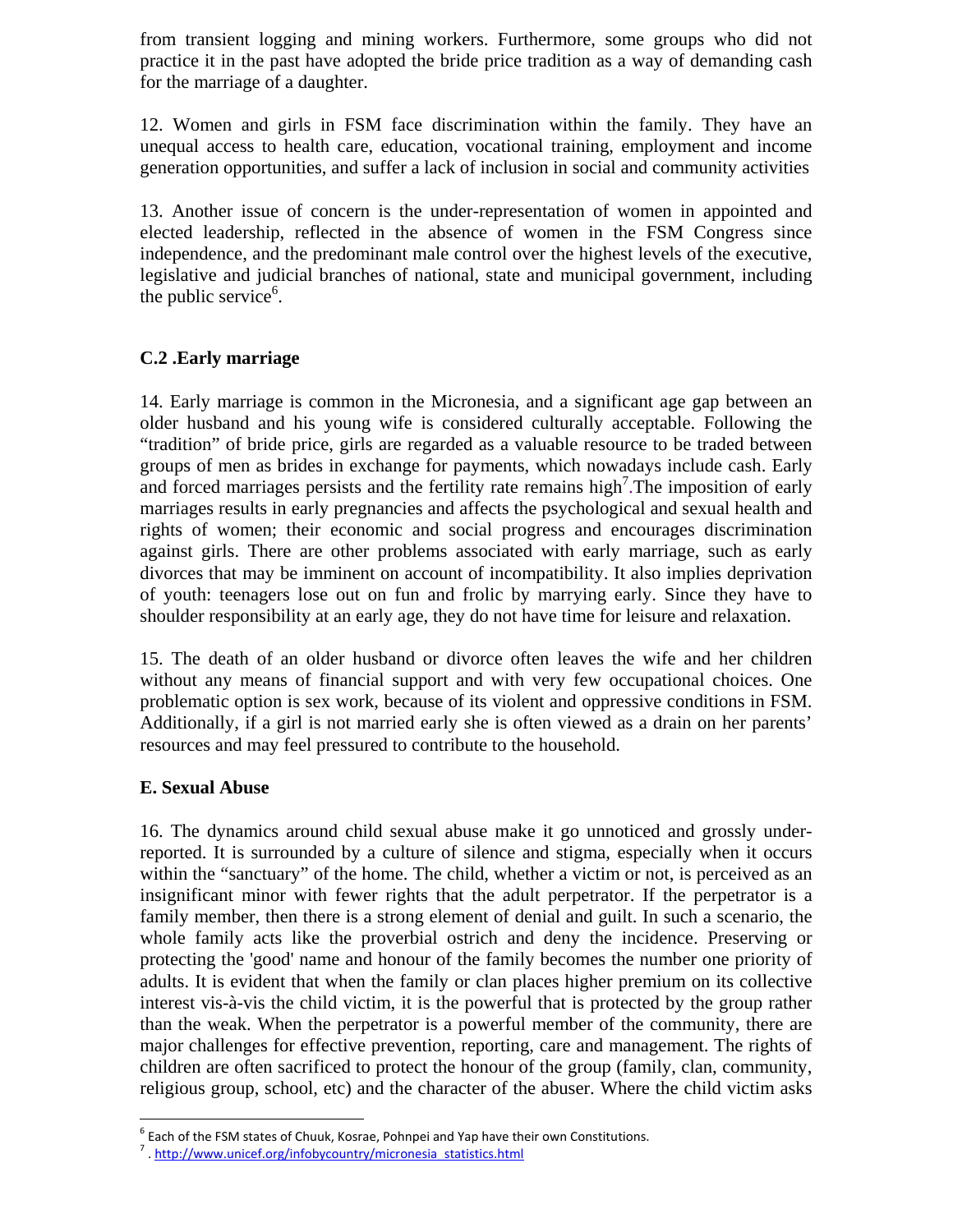us to share the burden of pain and to take action on his or her behalf, the perpetrator appeals to the universal desire to see, hear and speak no evil. The perpetrator wins and we all take a 'neutral stand'. There are no specific laws against rape, domestic violence or child and women sexual abuse, and there is an absence of foster homes or separate homes for abused children and an absence of shelters for women.

# **F. Sexual and reproductive health and rights**

17. Traditional beliefs and practices, social taboos and pressures, inadequate health care facilities and clinic infrastructure as well as the judgmental attitudes of service providers are factors which inhibit young people from seeking reproductive and sexual health services and put them at risk of unwanted pregnancies, unsafe abortions and STI/HIV infections. In addition, existing services are adult-oriented and do not offer young people the opportunity to discuss their sexual and reproductive health needs and concerns freely.

18. Although Micronesia has integrated reproductive health services into the primary health care system, women and adolescents still lack access to sexual and reproductive facilities and information. Contraceptive and family planning information are not spread enough to allow women to choose and to avoid unwanted pregnancies. Further, reproductive health services are characterized by not adequate trained personnel, low staff capacity and insufficient resources to strengthen the sevices' quality.

## **G. Recommendations:**

Micronesia government should:

19. Implement programmes to increase young people's and parents' knowledge on sexual and reproductive health, and to change the attitudes of policymakers, service providers and religious leaders

20. Increase training and develop infrastructure to make sexual and reproductive health services youth friendly and available for all women.

21. Design and develop national programs to encourage young women's schooling, since education holds promise for decreasing early marriage and delays in marriage will go a long way toward reducing adolescent childbearing.

22. Pay serious attention to marriage rules and in this regard, should design and implement rules and regulations for marriage registration. Those who force their daughters to marry in their childhood and those who marry underage girls should be legally prosecuted.

23. Implement public awareness-raising campaigns on early and forced marriage throughout the country, in particular in the rural areas, and increase the general awareness level on the detriments and the harms of child marriage. Awareness programmes should clearly explain the stance of the government and law in this regard, and people should be informed that the government will prosecute violators of marriage laws. Sensitization campaigns on early and forced marriage should prevent girls and parents that they are not allowed to marry their daughters before the age of 15.

24. Include women's rights in the educational curricula of schools starting in primary school.